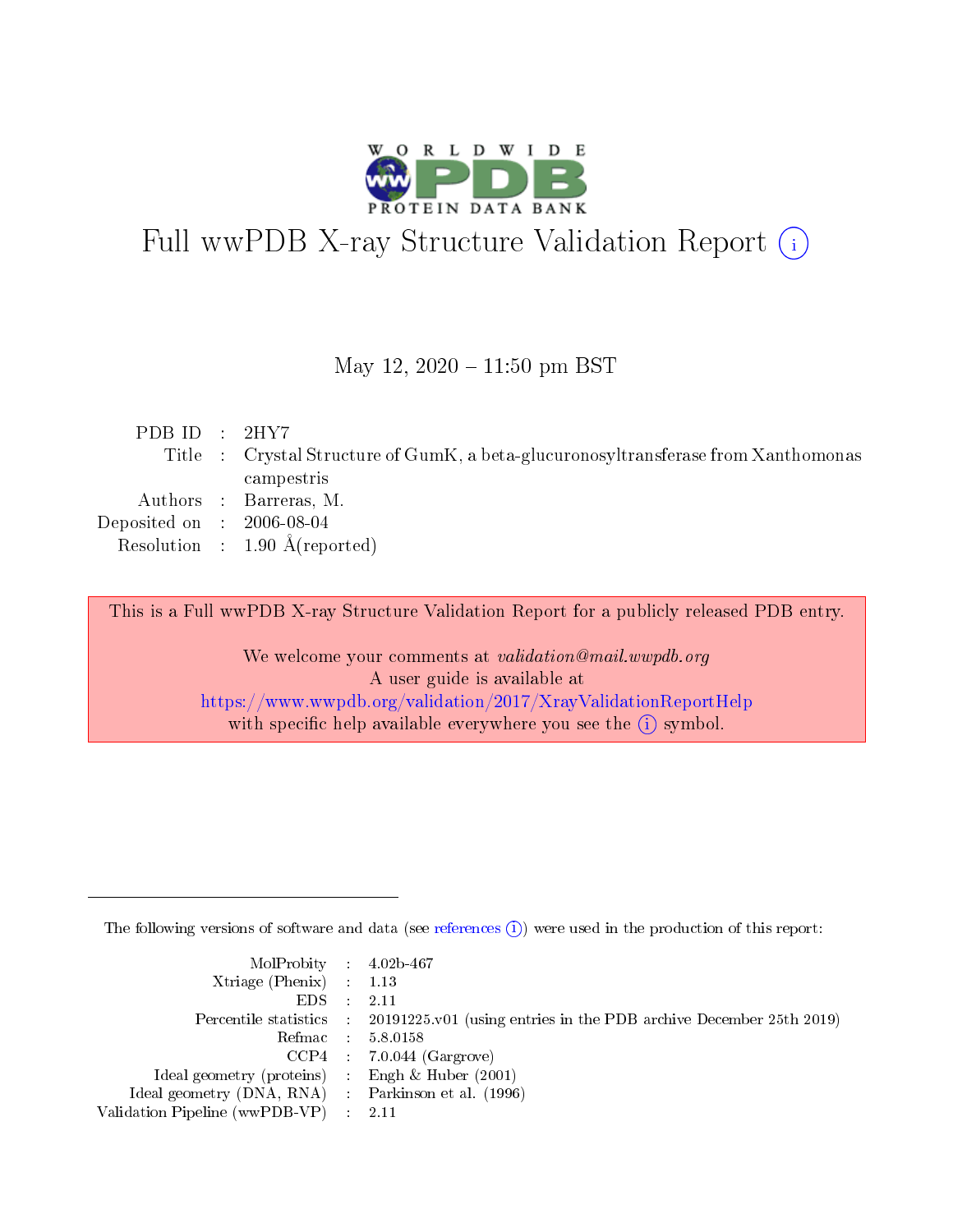# 1 [O](https://www.wwpdb.org/validation/2017/XrayValidationReportHelp#overall_quality)verall quality at a glance  $(i)$

The following experimental techniques were used to determine the structure: X-RAY DIFFRACTION

The reported resolution of this entry is 1.90 Å.

Percentile scores (ranging between 0-100) for global validation metrics of the entry are shown in the following graphic. The table shows the number of entries on which the scores are based.



| Metric                | Whole archive<br>$(\#\mathrm{Entries})$ | Similar resolution<br>(#Entries, resolution range( $\AA$ )) |  |  |
|-----------------------|-----------------------------------------|-------------------------------------------------------------|--|--|
| $R_{free}$            | 130704                                  | $6207(1.90-1.90)$                                           |  |  |
| Clashscore            | 141614                                  | $6847(1.90-1.90)$                                           |  |  |
| Ramachandran outliers | 138981                                  | $6760(1.90-1.90)$                                           |  |  |
| Sidechain outliers    | 138945                                  | $6760(1.90-1.90)$                                           |  |  |
| RSRZ outliers         | 127900                                  | $6082(1.90-1.90)$                                           |  |  |

The table below summarises the geometric issues observed across the polymeric chains and their fit to the electron density. The red, orange, yellow and green segments on the lower bar indicate the fraction of residues that contain outliers for  $>=3, 2, 1$  and 0 types of geometric quality criteria respectively. A grey segment represents the fraction of residues that are not modelled. The numeric value for each fraction is indicated below the corresponding segment, with a dot representing fractions  $\epsilon=5\%$  The upper red bar (where present) indicates the fraction of residues that have poor fit to the electron density. The numeric value is given above the bar.

| Mol           | nain | Length | Quality of chain |    |    |
|---------------|------|--------|------------------|----|----|
|               |      | ላ ሰ ፎ  | 5%               |    |    |
| <u>. на п</u> | . .  | ∃∪€    | 83%              | 8% | 8% |

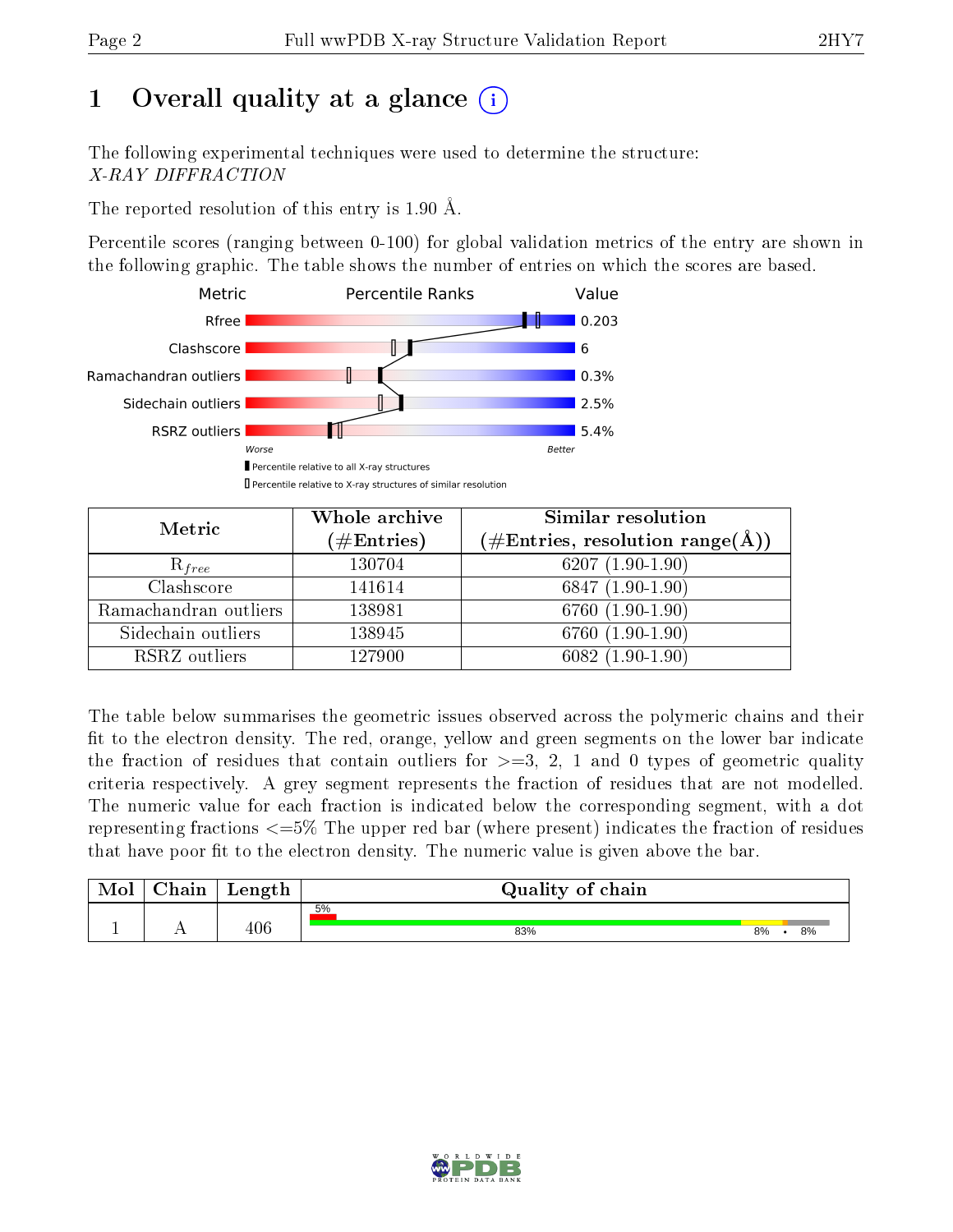# 2 Entry composition (i)

There are 2 unique types of molecules in this entry. The entry contains 3425 atoms, of which 0 are hydrogens and 0 are deuteriums.

In the tables below, the ZeroOcc column contains the number of atoms modelled with zero occupancy, the AltConf column contains the number of residues with at least one atom in alternate conformation and the Trace column contains the number of residues modelled with at most 2 atoms.

Molecule 1 is a protein called Glucuronosyltransferase GumK.

| Mol | Chain | Residues | $\rm{Atoms}$  |      |     |     | ZeroOcc | $\mid$ AltConf $\mid$ | $\operatorname{Trace}$ |  |
|-----|-------|----------|---------------|------|-----|-----|---------|-----------------------|------------------------|--|
|     |       | 373      | Tota.<br>2963 | 1893 | 529 | 528 | 13      |                       |                        |  |

There are 6 discrepancies between the modelled and reference sequences:

| $\overline{\text{Chain}}$ |     | Residue   Modelled   Actual | Comment                          | Reference |
|---------------------------|-----|-----------------------------|----------------------------------|-----------|
|                           | 401 | <b>HIS</b>                  | EXPRESSION TAG UNP Q8GCH2        |           |
|                           | 402 | <b>HIS</b>                  | EXPRESSION TAG   UNP Q8GCH2      |           |
|                           | 403 | HIS                         | <b>EXPRESSION TAG</b> UNP Q8GCH2 |           |
|                           | 404 | HIS                         | EXPRESSION TAG   UNP Q8GCH2      |           |
|                           | 405 | HIS                         | EXPRESSION TAG   UNP Q8GCH2      |           |
|                           | 406 | <b>HIS</b>                  | EXPRESSION TAG   UNP Q8GCH2      |           |

• Molecule 2 is water.

|  | Mol   Chain   Residues | Atoms        | $\,$ ZeroOcc   AltConf $\,$ |  |
|--|------------------------|--------------|-----------------------------|--|
|  | 462                    | Total<br>469 |                             |  |

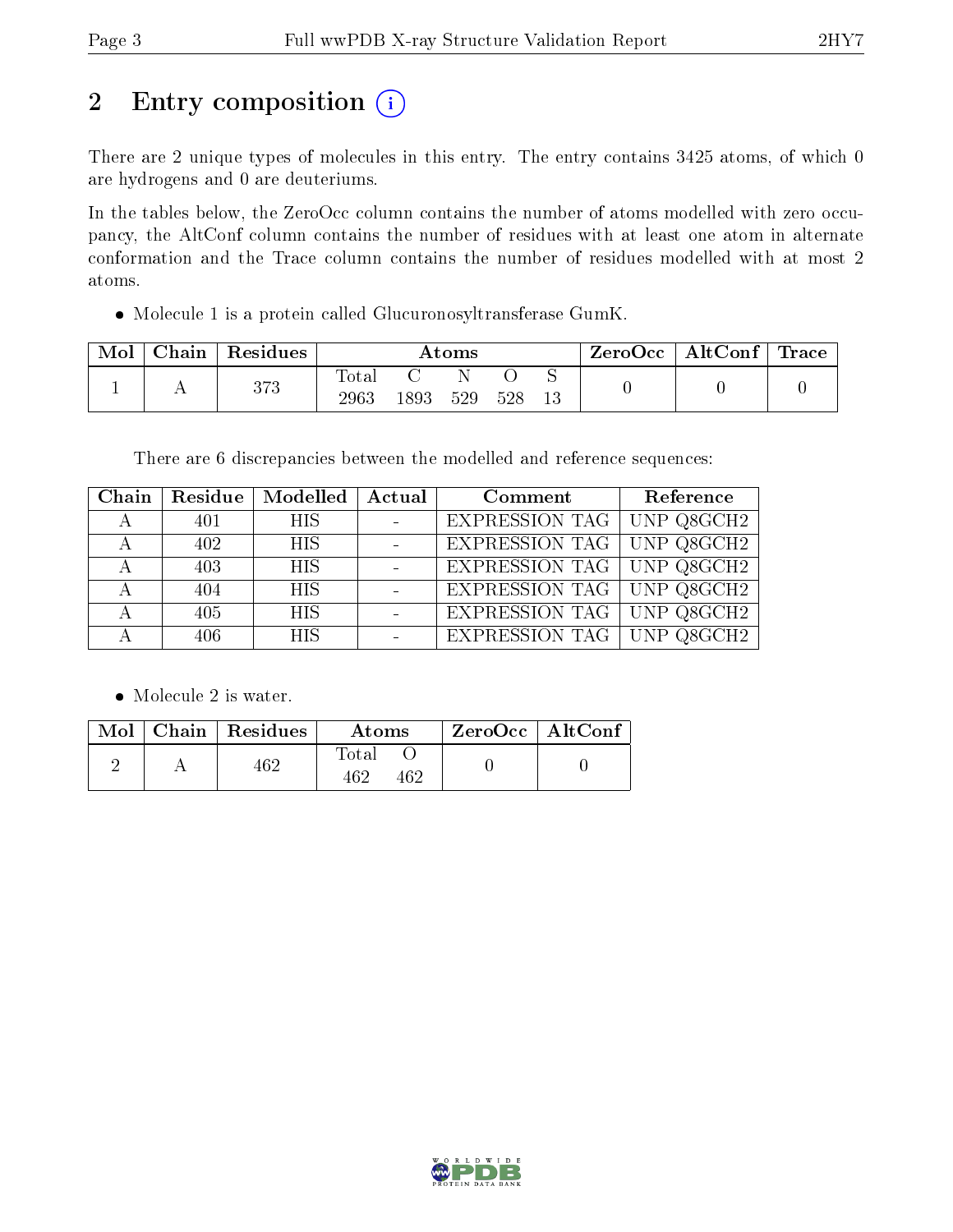## 3 Residue-property plots  $(i)$

These plots are drawn for all protein, RNA and DNA chains in the entry. The first graphic for a chain summarises the proportions of the various outlier classes displayed in the second graphic. The second graphic shows the sequence view annotated by issues in geometry and electron density. Residues are color-coded according to the number of geometric quality criteria for which they contain at least one outlier: green  $= 0$ , yellow  $= 1$ , orange  $= 2$  and red  $= 3$  or more. A red dot above a residue indicates a poor fit to the electron density (RSRZ  $> 2$ ). Stretches of 2 or more consecutive residues without any outlier are shown as a green connector. Residues present in the sample, but not in the model, are shown in grey.





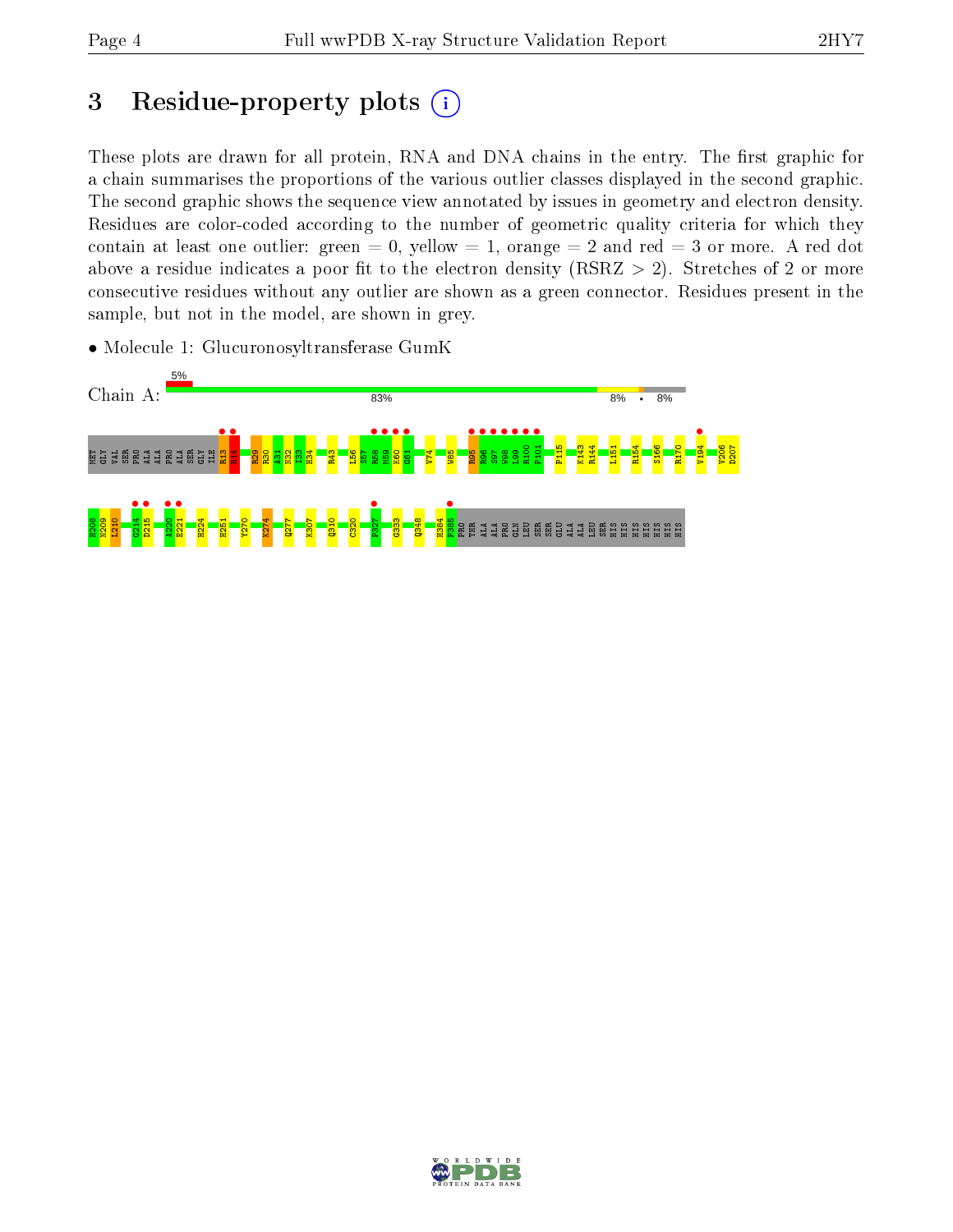## 4 Data and refinement statistics  $(i)$

| Property                                                         | Value                                              | Source     |
|------------------------------------------------------------------|----------------------------------------------------|------------|
| Space group                                                      | P 65 2 2                                           | Depositor  |
| Cell constants                                                   | $123.63\text{\AA}$<br>123.63Å<br>174.31Å           |            |
| a, b, c, $\alpha$ , $\beta$ , $\gamma$                           | $90.00^\circ$<br>$90.00^\circ$<br>$120.00^{\circ}$ | Depositor  |
| Resolution $(A)$                                                 | $107.21 - 1.90$                                    | Depositor  |
|                                                                  | 35.69<br>$-1.90$                                   | <b>EDS</b> |
| % Data completeness                                              | $100.0 (107.21 - 1.90)$                            | Depositor  |
| (in resolution range)                                            | $100.0 (35.69 - 1.90)$                             | <b>EDS</b> |
| $R_{merge}$                                                      | 0.07                                               | Depositor  |
| $\mathrm{R}_{sym}$                                               | 0.07                                               | Depositor  |
| $\langle I/\sigma(I) \rangle^{-1}$                               | 5.86 (at $1.89\text{\AA})$                         | Xtriage    |
| Refinement program                                               | <b>REFMAC</b>                                      | Depositor  |
| $R, R_{free}$                                                    | 0.181<br>0.204<br>$\mathbf{A}$                     | Depositor  |
|                                                                  | 0.179<br>0.203<br>$\ddot{\phantom{1}}$             | DCC        |
| $\mathcal{R}_{free}$ test set                                    | $3159$ reflections $(5.07\%)$                      | wwPDB-VP   |
| Wilson B-factor $(A^2)$                                          | 17.6                                               | Xtriage    |
| Anisotropy                                                       | 0.205                                              | Xtriage    |
| Bulk solvent $k_{sol}(\text{e}/\text{A}^3), B_{sol}(\text{A}^2)$ | 0.37, 61.8                                         | <b>EDS</b> |
| L-test for $\mathrm{twinning}^2$                                 | $< L >$ = 0.49, $< L^2 >$ = 0.32                   | Xtriage    |
| Estimated twinning fraction                                      | $\overline{\text{No}}$ twinning to report.         | Xtriage    |
| $F_o, F_c$ correlation                                           | 0.95                                               | <b>EDS</b> |
| Total number of atoms                                            | 3425                                               | wwPDB-VP   |
| Average B, all atoms $(A^2)$                                     | 18.0                                               | wwPDB-VP   |

Xtriage's analysis on translational NCS is as follows: The largest off-origin peak in the Patterson function is  $3.66\%$  of the height of the origin peak. No significant pseudotranslation is detected.

<sup>&</sup>lt;sup>2</sup>Theoretical values of  $\langle |L| \rangle$ ,  $\langle L^2 \rangle$  for acentric reflections are 0.5, 0.333 respectively for untwinned datasets, and 0.375, 0.2 for perfectly twinned datasets.



<span id="page-4-1"></span><span id="page-4-0"></span><sup>1</sup> Intensities estimated from amplitudes.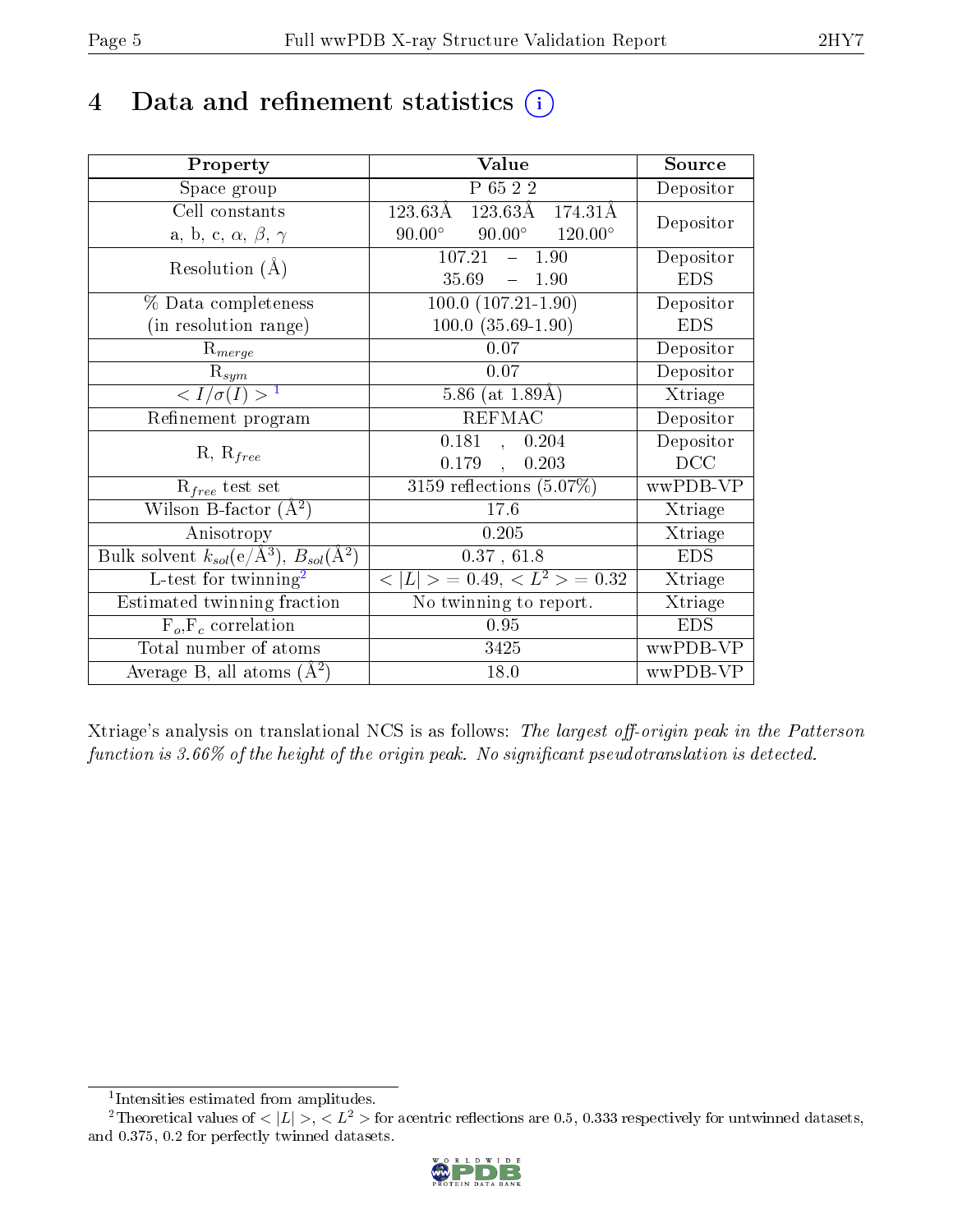# 5 Model quality  $(i)$

## 5.1 Standard geometry  $\overline{()}$

The Z score for a bond length (or angle) is the number of standard deviations the observed value is removed from the expected value. A bond length (or angle) with  $|Z| > 5$  is considered an outlier worth inspection. RMSZ is the root-mean-square of all Z scores of the bond lengths (or angles).

| Mol | Chain |      | Bond lengths                   | Bond angles |                 |  |
|-----|-------|------|--------------------------------|-------------|-----------------|--|
|     |       |      | RMSZ $\mid \#Z \mid >5$   RMSZ |             | $\# Z  > 5$     |  |
|     |       | 0.63 | 0/3049                         | 0.64        | $1/4155(0.0\%)$ |  |

There are no bond length outliers.

All (1) bond angle outliers are listed below:

|  |  | $\sqrt{\text{Mol}}$   Chain   Res   Type   Atoms | Z. | $\Box$ Observed( $^o$ )   Ideal( $^o$ ) |  |
|--|--|--------------------------------------------------|----|-----------------------------------------|--|
|  |  | $14$   ARG   N-CA-C   -5.30                      |    | 96.68                                   |  |

There are no chirality outliers.

There are no planarity outliers.

### 5.2 Too-close contacts (i)

In the following table, the Non-H and H(model) columns list the number of non-hydrogen atoms and hydrogen atoms in the chain respectively. The H(added) column lists the number of hydrogen atoms added and optimized by MolProbity. The Clashes column lists the number of clashes within the asymmetric unit, whereas Symm-Clashes lists symmetry related clashes.

| Mol |      |     | Chain   Non-H   H(model)   H(added)   Clashes   Symm-Clashes |
|-----|------|-----|--------------------------------------------------------------|
|     | 2963 | 290 |                                                              |
|     | 462  |     |                                                              |
|     | 3425 | 290 |                                                              |

The all-atom clashscore is defined as the number of clashes found per 1000 atoms (including hydrogen atoms). The all-atom clashscore for this structure is 6.

All (34) close contacts within the same asymmetric unit are listed below, sorted by their clash magnitude.

| Atom-1               | Atom-2                                   | Interatomic<br>distance $(A)$ | `lash<br>overlap $(A)$ |  |
|----------------------|------------------------------------------|-------------------------------|------------------------|--|
| $1:$ A:143: LVS: HD3 | $1 \cdot A \cdot 151 \cdot I$ eil $HD12$ | .49                           | ., 95.                 |  |

Continued on next page...

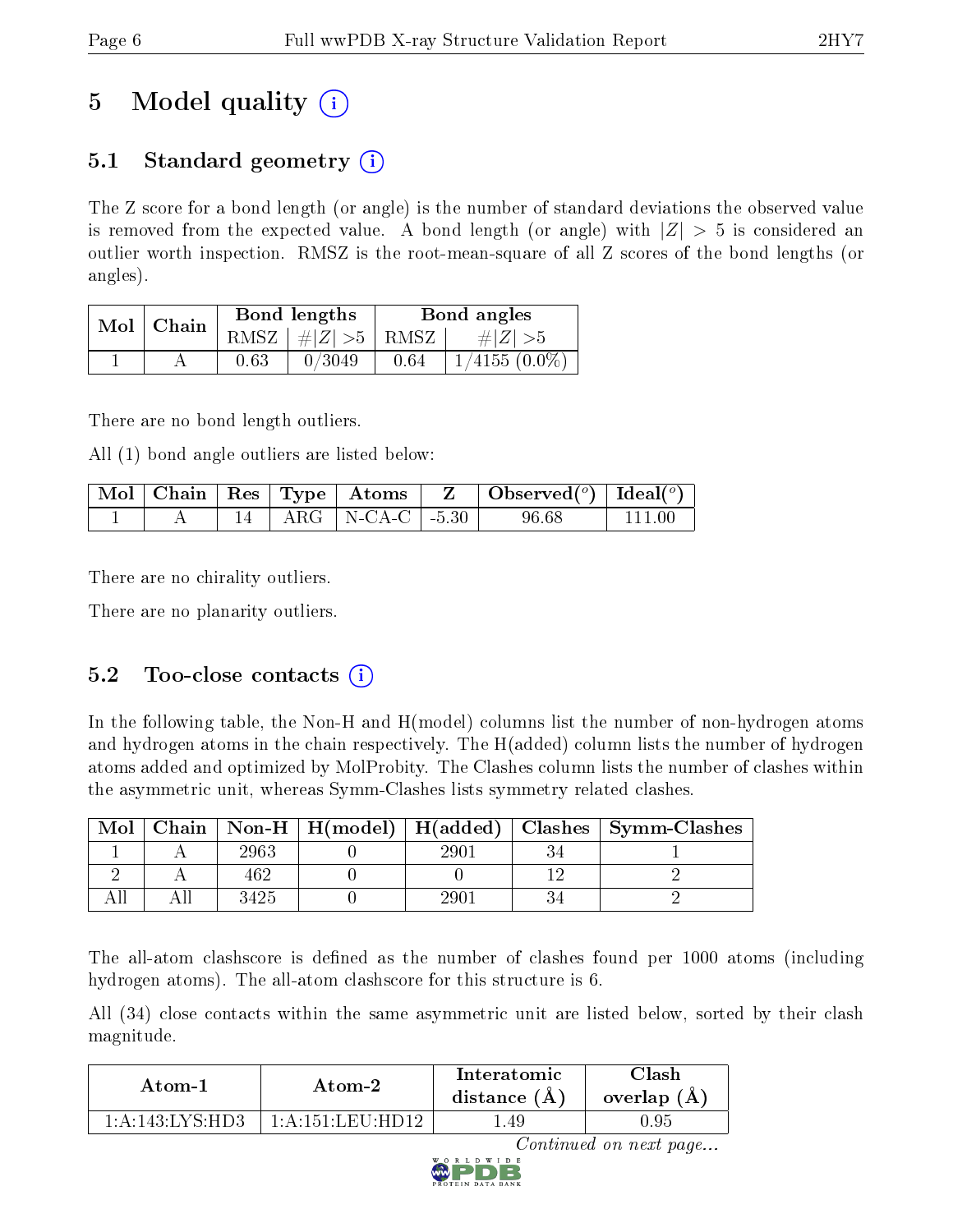| $\sum_{i=1}^{n}$             |                             | Interatomic       | Clash         |
|------------------------------|-----------------------------|-------------------|---------------|
| Atom-1                       | Atom-2                      | distance $(A)$    | overlap $(A)$ |
| 1:A:143:LYS:HD3              | 1: A: 151: LEU: CD1         | $2.10\,$          | 0.82          |
| 1:A:29:ARG:NH1               | 1: A:274:LYS:HD2            | 2.02              | 0.75          |
| 1: A:95: ARG:HH11            | 1: A:95: ARG: HG2           | 1.53              | 0.73          |
| 1:A:143:LYS:HD2              | 1: A: 151: LEU: HD11        | $\overline{1.72}$ | 0.72          |
| 1: A: 143: LYS: CD           | 1: A: 151: LEU: HD11        | 2.21              | 0.70          |
| 1:A:143:LYS:CD               | 1: A: 151: LEU: CD1         | 2.68              | 0.70          |
| 1:A:251:HIS:HD2              | 1: A:270:TYR:OH             | 1.76              | 0.68          |
| 1:A:384:HIS:CE1              | 2:A:795:HOH:O               | 2.47              | 0.66          |
| 1: A: 13: ARG: C             | 1:A:4:ARG:O                 | 2.31              | 0.63          |
| 1: A:221: GLU: H             | 1: A:221: GLU:CD            | 2.02              | 0.62          |
| 1: A:274: LYS: HG3           | 2:A:602:HOH:O               | 2.01              | 0.60          |
| 1:A:30:ARG:HB3               | 1:A:34:HIS:HB2              | 1.86              | 0.57          |
| 1:A:29:ARG:HH12              | 1: A:274: LYS: HD2          | 1.68              | 0.56          |
| 1: A:30: ARG: NH1            | 2:A:705:HOH:O               | 2.33              | 0.56          |
| 1: A:143: LYS: HG3           | 2:A:637:HOH:O               | 2.04              | 0.56          |
| 1:A:29:ARG:HH12              | 1: A:274: LYS:CD            | 2.20              | 0.55          |
| 1:A:207:ASP:OD1              | 1:A:209:ASN:OD1             | 2.24              | 0.55          |
| 1: A:224: HIS: ND1           | 1:A:251:HIS:HE1             | 2.05              | 0.54          |
| 1: A:277: GLN:NE2            | 2:A:766:HOH:O               | 2.39              | 0.53          |
| 1:A:29:ARG:HB2               | 2:A:862:HOH:O               | 2.07              | 0.53          |
| 1:A:206:VAL:HB               | 1:A:210:LEU:HD22            | 1.91              | 0.53          |
| 1:A:215:ASP:N                | 2:A:657:HOH:O               | 2.40              | 0.53          |
| 1: A:310: GLN: HG2           | 2:A:686:HOH:O               | 2.08              | 0.52          |
| 1:A:215:ASP:HB2              | 2:A:764:HOH:O               | 2.10              | 0.51          |
| 1: A:56:LEU:HG               | 1: A:60: LYS: HE3           | 1.93              | 0.50          |
| 1: A: 194: VAL: HG11         | 2:A:673:HOH:O               | 2.12              | 0.49          |
| 1: A:348: GLN:NE2            | 2:A:689:HOH:O               | 2.44              | 0.49          |
| 1: A:320: CYS:O              | 1:A:333:GLY:HA2             | 2.17              | 0.44          |
| 1:A:43:ARG:HH11              | 1: A:43: ARG: HG3           | 1.83              | 0.44          |
| 1: A:85:TRP:CE2              | 1: A:115: PRO:HD3           | 2.54              | 0.43          |
| $1: \overline{A:95:ARG:NH1}$ | $1:A:95:\overline{ARG:HG2}$ | 2.29              | 0.42          |
| 1:A:166:SER:OG               | 1: A:170:ARG:NH1            | 2.52              | 0.41          |
| 1:A:144:ARG:HD3              | 2:A:845:HOH:O               | 2.20              | 0.41          |

Continued from previous page...

All (2) symmetry-related close contacts are listed below. The label for Atom-2 includes the symmetry operator and encoded unit-cell translations to be applied.

| Atom-1        | Atom-2                     | Interatomic<br>distance (A) | Clash<br>overlap $(A)$ |
|---------------|----------------------------|-----------------------------|------------------------|
| 1:A:74:VAL:C  | 2:A:484:HOH:O[12]<br>.5641 | .84                         | $0.36\,$               |
| 2:A:658:HOH:O | 2:A:658:HOH:O[12]          | .94                         | -96                    |

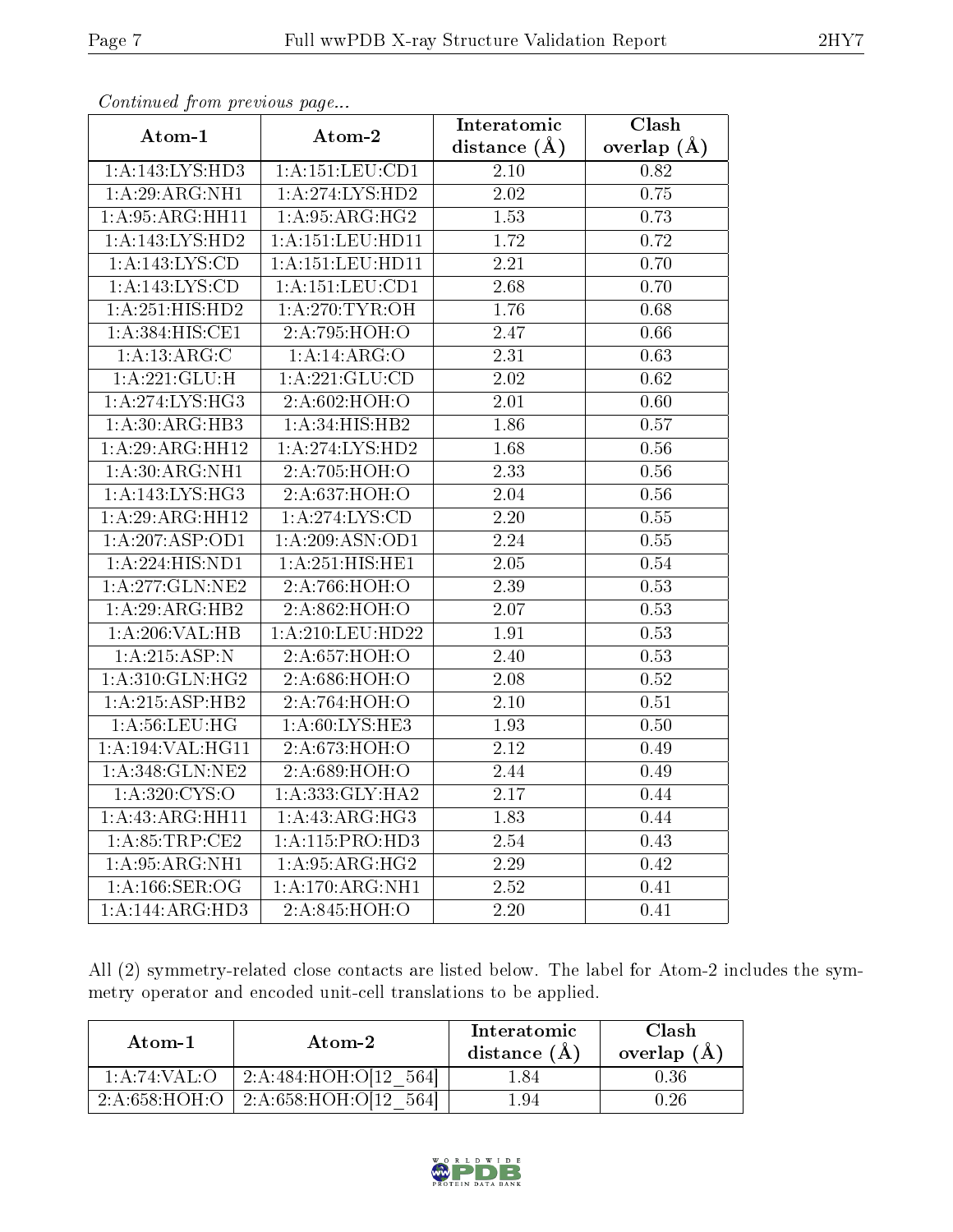## 5.3 Torsion angles (i)

#### 5.3.1 Protein backbone  $(i)$

In the following table, the Percentiles column shows the percent Ramachandran outliers of the chain as a percentile score with respect to all X-ray entries followed by that with respect to entries of similar resolution.

The Analysed column shows the number of residues for which the backbone conformation was analysed, and the total number of residues.

| Mol   Chain | Analysed                                            | Favoured   Allowed   Outliers   Percentiles |          |                     |  |
|-------------|-----------------------------------------------------|---------------------------------------------|----------|---------------------|--|
|             | $\mid$ 371/406 (91%) $\mid$ 365 (98%) $\mid$ 5 (1%) |                                             | $1(0\%)$ | $\vert 41 \vert 31$ |  |

All (1) Ramachandran outliers are listed below:

| Mol | Chain   Res | Type: |
|-----|-------------|-------|
|     |             |       |

#### 5.3.2 Protein sidechains  $\left( \widehat{\mathbf{i}} \right)$

In the following table, the Percentiles column shows the percent sidechain outliers of the chain as a percentile score with respect to all X-ray entries followed by that with respect to entries of similar resolution.

The Analysed column shows the number of residues for which the sidechain conformation was analysed, and the total number of residues.

| Mol   Chain | Analysed                          |  | Rotameric   Outliers   Percentiles |
|-------------|-----------------------------------|--|------------------------------------|
|             | $ 315/339(93\%) 307(98\%) 8(2\%)$ |  | $-147$ $\ldots$<br> 41             |

All (8) residues with a non-rotameric sidechain are listed below:

| Mol | Chain | Res | <b>Type</b>           |
|-----|-------|-----|-----------------------|
| 1   | А     | 13  | $\overline{\rm{ARG}}$ |
| 1   | А     | 29  | $\rm{ARG}$            |
| 1   | А     | 32  | <b>ASN</b>            |
|     | А     | 95  | ARG                   |
|     |       | 154 | $\rm{ARG}$            |
|     |       | 210 | LEU                   |
|     |       | 274 | <b>LYS</b>            |
|     |       | 307 | <b>LYS</b>            |

Some sidechains can be flipped to improve hydrogen bonding and reduce clashes. All (9) such sidechains are listed below:

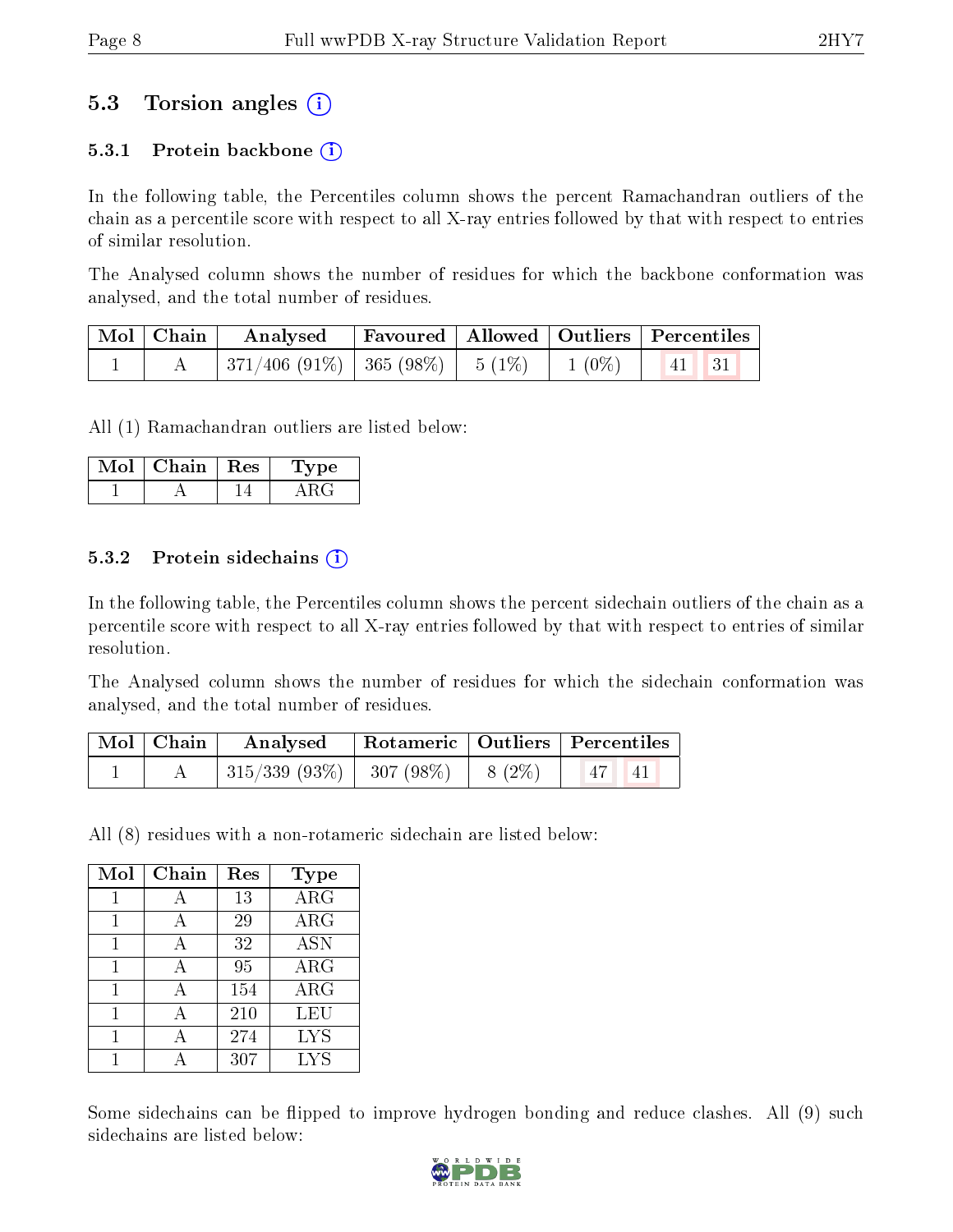| Mol | Chain        | Res | <b>Type</b> |
|-----|--------------|-----|-------------|
| 1   | А            | 32  | <b>ASN</b>  |
| 1   | $\mathsf{A}$ | 77  | HIS         |
| 1   | A            | 163 | ASN         |
| 1   | А            | 208 | HIS         |
| 1   | А            | 251 | HIS         |
| 1   | A            | 275 | HIS         |
| 1   | А            | 277 | GLN         |
| 1   |              | 322 | <b>ASN</b>  |
|     |              | 348 | <b>GLN</b>  |

#### 5.3.3 RNA [O](https://www.wwpdb.org/validation/2017/XrayValidationReportHelp#rna)i

There are no RNA molecules in this entry.

#### 5.4 Non-standard residues in protein, DNA, RNA chains (i)

There are no non-standard protein/DNA/RNA residues in this entry.

#### 5.5 Carbohydrates  $(i)$

There are no carbohydrates in this entry.

### 5.6 Ligand geometry (i)

There are no ligands in this entry.

### 5.7 [O](https://www.wwpdb.org/validation/2017/XrayValidationReportHelp#nonstandard_residues_and_ligands)ther polymers (i)

There are no such residues in this entry.

#### 5.8 Polymer linkage issues (i)

There are no chain breaks in this entry.

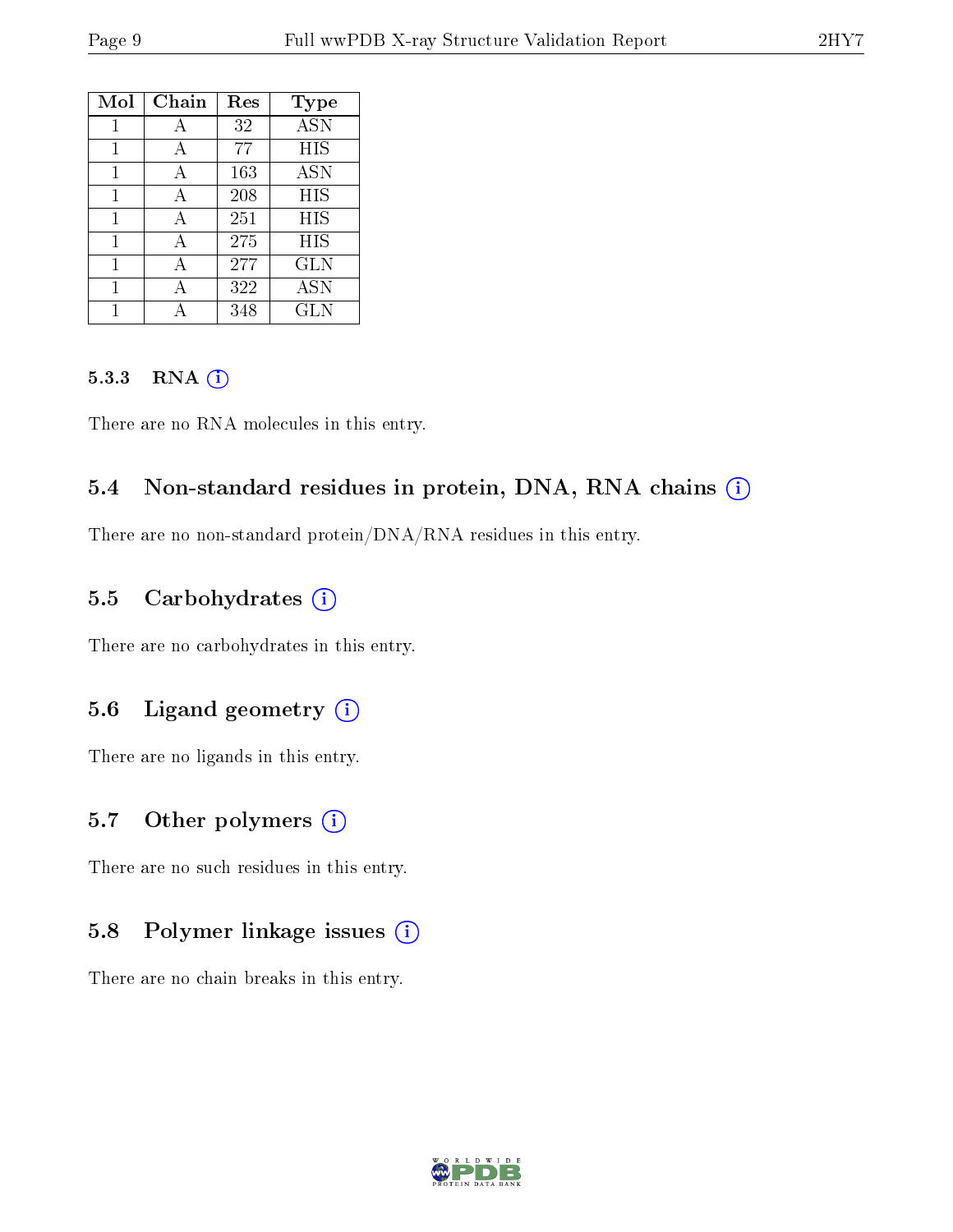## 6 Fit of model and data  $(i)$

## 6.1 Protein, DNA and RNA chains  $(i)$

In the following table, the column labelled  $#RSRZ> 2'$  contains the number (and percentage) of RSRZ outliers, followed by percent RSRZ outliers for the chain as percentile scores relative to all X-ray entries and entries of similar resolution. The OWAB column contains the minimum, median,  $95<sup>th</sup>$  percentile and maximum values of the occupancy-weighted average B-factor per residue. The column labelled ' $Q< 0.9$ ' lists the number of (and percentage) of residues with an average occupancy less than 0.9.

| $\mid$ Mol $\mid$ Chain | Analysed $ \langle \text{RSRZ} \rangle $ | $\#\text{RSRZ}\text{>2}$             | $\mid$ OWAB(Å <sup>2</sup> ) $\mid$ Q<0.9 |  |
|-------------------------|------------------------------------------|--------------------------------------|-------------------------------------------|--|
|                         | $ 373/406 (91\%) $ -0.20                 | 20 $(5\%)$   25   29   9, 14, 31, 45 |                                           |  |

All (20) RSRZ outliers are listed below:

| Mol            | Chain              | Res | Type        | $_{\rm RSRZ}$ |
|----------------|--------------------|-----|-------------|---------------|
| $\mathbf{1}$   | $\bf{A}$           | 215 | <b>ASP</b>  | 6.5           |
| $\mathbf{1}$   | $\overline{\rm A}$ | 59  | <b>MET</b>  | 6.4           |
| $\mathbf{1}$   | $\overline{\rm A}$ | 98  | <b>TRP</b>  | 5.9           |
| $\overline{1}$ | $\overline{\rm A}$ | 14  | $\rm{ARG}$  | 5.2           |
| $\overline{1}$ | $\overline{\rm A}$ | 385 | PRO         | 4.6           |
| $\mathbf{1}$   | $\overline{\rm A}$ | 13  | $\rm{ARG}$  | 4.5           |
| $\overline{1}$ | $\overline{\rm A}$ | 97  | <b>SER</b>  | 4.2           |
| $\mathbf{1}$   | $\overline{A}$     | 99  | <b>LEU</b>  | 4.1           |
| $\mathbf{1}$   | $\overline{\rm A}$ | 100 | $\rm{ARG}$  | 3.7           |
| $\mathbf{1}$   | $\overline{A}$     | 214 | <b>GLY</b>  | 3.3           |
| $\mathbf{1}$   | $\overline{A}$     | 96  | $\rm{ARG}$  | 3.2           |
| $\mathbf{1}$   | $\overline{\rm A}$ | 58  | ${\rm ARG}$ | 3.0           |
| $\mathbf{1}$   | $\overline{A}$     | 194 | <b>VAL</b>  | 2.9           |
| $\mathbf{1}$   | $\overline{\rm A}$ | 101 | PRO         | 2.9           |
| $\mathbf{1}$   | $\overline{\rm A}$ | 60  | <b>LYS</b>  | 2.9           |
| $\mathbf{1}$   | $\bf{A}$           | 95  | $\rm{ARG}$  | 2.6           |
| $\mathbf{1}$   | $\overline{\rm A}$ | 221 | GLU         | 2.4           |
| $\mathbf{1}$   | $\boldsymbol{A}$   | 327 | PRO         | 2.4           |
| $\mathbf{1}$   | $\overline{\rm A}$ | 220 | <b>ALA</b>  | 2.3           |
| $\overline{1}$ | A                  | 61  | <b>GLY</b>  | 2.1           |

## 6.2 Non-standard residues in protein, DNA, RNA chains (i)

There are no non-standard protein/DNA/RNA residues in this entry.